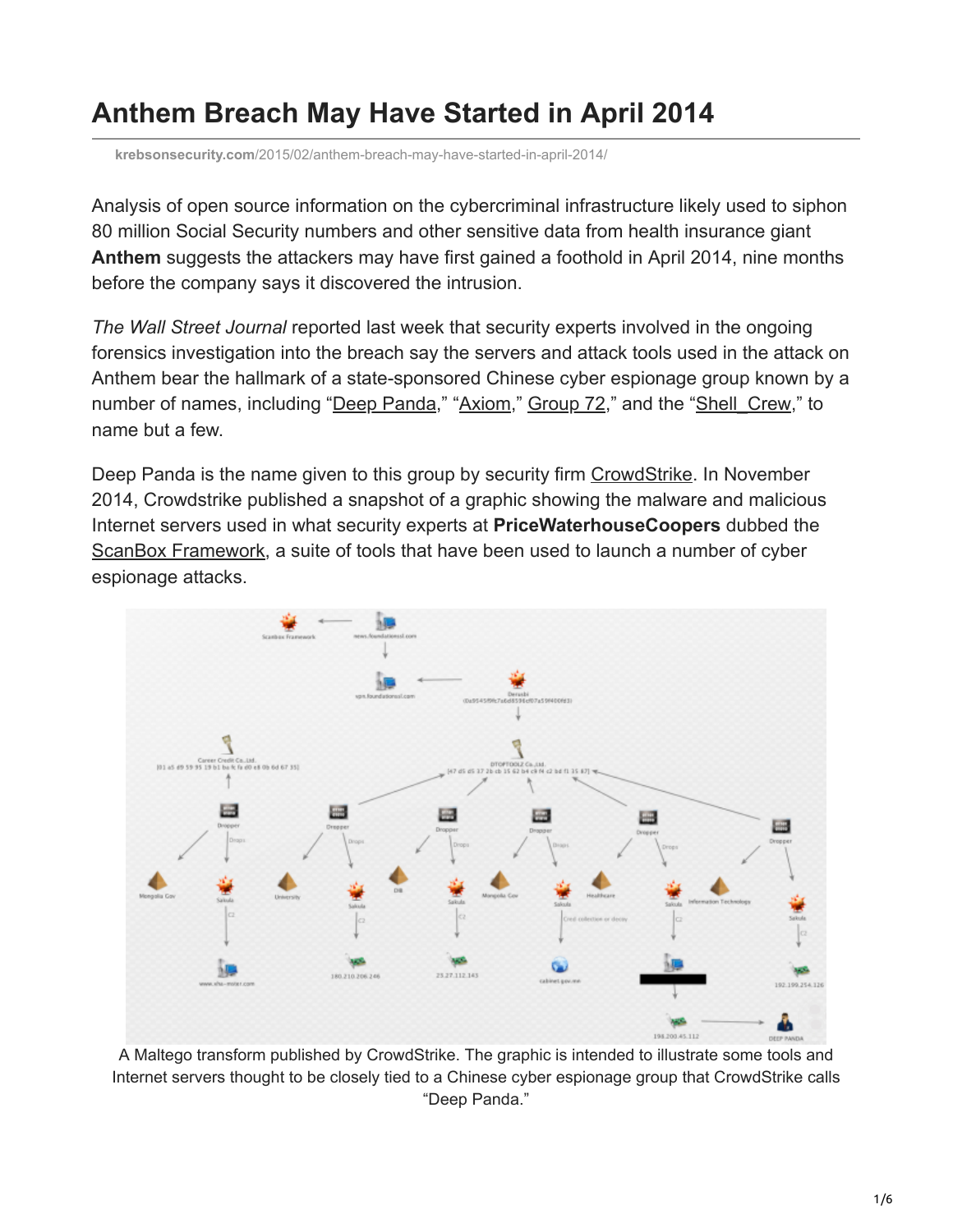Crowdstrike's snapshot (produced with the visualization tool [Maltego](https://www.paterva.com/)) lists many of the tools the company has come to associate with activity linked to Deep Panda, including a password stealing Trojan horse program called [Derusbi,](http://www.microsoft.com/security/portal/threat/encyclopedia/entry.aspx?name=TROJANSPY:WIN32/DERUSBI.A) and an Internet address — 198[dot]200[dot]45[dot]112.

CrowdStrike's image curiously redacts the resource tied to that Internet address (note the black box in the image above), but a variety of open source records indicate that this particular address was until very recently the home for a very interesting domain: **we11point.com**. The third and fourth characters in that domain name are the numeral one, *but it appears that whoever registered the domain was attempting to make it look like "Wellpoint," the former name of Anthem before the company changed its corporate name in late 2014.*

We11point[dot]com was registered on April 21, 2014 to a bulk domain registration service in China. [Eight minutes later](https://krebsonsecurity.com/wp-content/uploads/2015/02/we11point-whoischanges.png), someone changed the site's registration records to remove any trace of a connection to China.

Intrigued by the fake Wellpoint domains, **Rich Barger**, chief information officer for Arlington, Va. security firm [ThreatConnect Inc.,](http://threatconnect.com/) dug deeper into so-called "passive DNS" records historic records of the mapping between numeric Internet addresses and domain names. That digging revealed a host of other subdomains tied to the suspicious we11point[dot]com site. In the process, Barger *discovered that these subdomains — including myhr.we11point[dot]com, and hrsolutions.we11point[dot]com –mimicked components of Wellpoint's actual network as it existed in April 2014.*

"We were able to verify that the evil we11point infrastructure is constructed to masquerade as legitimate Wellpoint infrastructure," Barger said.

Another fishy subdomain that Barger discovered was **extcitrix.we11point[dot]com**. The "citrix" portion of that domain likely refers to [Citrix](http://www.citrix.com/go/receiver.html), a software tool that many large corporations commonly use to allow employees remote access to internal networks over a virtual private network (VPN).

Interestingly, that extcitrix.we11point[dot]com domain, first put online on April 22, 2014, was referenced in a malware scan from a malicious file that someone uploaded to malware scanning service **Virustotal.com**. According to [the writeup on that malware,](https://www.virustotal.com/en-gb/file/8d168092d5601ebbaed24ec3caeef7454c48cf21366cd76560755eb33aff89e9/analysis/) it appears to be a backdoor program masquerading as Citrix VPN software. The malware is digitally signed with a certificate issued to an organization called **DTOPTOOLZ Co.** According to CrowdStrike and other security firms, that digital signature is the calling card of the Deep Panda Chinese espionage group.

CONNECTIONS TO OTHER VICTIMS?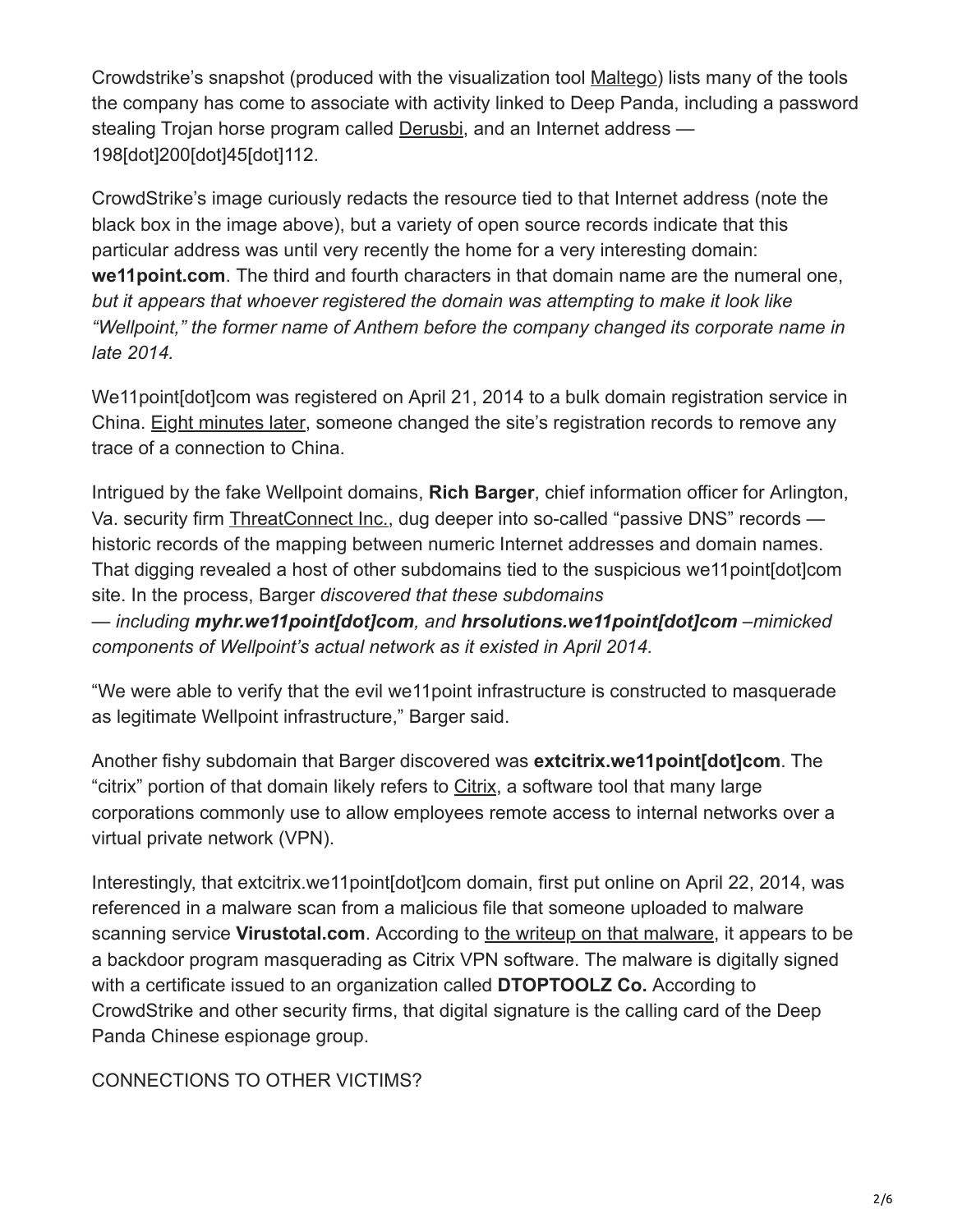As noted in [a story](http://healthitsecurity.com/2015/02/06/lessons-learned-from-the-anthem-data-breach/) in HealthITSecurity.com, Anthem has been sharing information about the attack with the **Health Information Trust Alliance** (HITRUST) and the **National Health Information Sharing and Analysis Center** (NH-ISAC), industry groups whose mission is to disseminate information about cyber threats to the healthcare industry.

A news alert published by HITRUST last week notes that Anthem has been sharing so-called "indicators of compromise" (IOCs) — Internet addresses, malware signatures and other information associated with the breach. "It was quickly determined that the IOCs were not found by other organizations across the industry and this attack was targeted a specific organization," HITRUST wrote in its alert. "Upon further investigation and analysis it is believed to be a targeted advanced persistent threat (APT) actor. With that information, HITRUST determined it was not necessary to issue a broad industry alert."



## **HITRUST C3 Alert: Anthem Cyber-Related Breach**

It was announced recently that Anthem, Inc. had been victim to a cyber-related breach. Anthem has been collaborating with the HITRUST Cyber Threat Intelligence and Incident Coordination Center (C3) since initial discovery of suspicious activity on its network, including sharing of various indicators of compromise (IOCs) consisting of MD5 hashes, IP addresses, and threat actor email addresses

This crucial observable information was anonymously shared with the HITRUST C3 Community, through the automated threat exchange. It was quickly determined that the IOCs were not found by other organizations across the industry and this attack was targeted at a specific organization.

Upon further investigation and analysis it is believed to be a targeted advanced persistent threat (APT) actor. With that information, HITRUST determined it was not necessary to issue a broad industry alert.

An alert released by the Health Information Trust Alliance (HITRUST) about the APT attack on Anthem.

But a variety of data points suggest that the same infrastructure used to attack Anthem may have been leveraged against a Reston, Va.-based information technology firm that primarily serves the Department of Defense.

A [writeup](http://www.symantec.com/security_response/earthlink_writeup.jsp?docid=2015-020623-0740-99) on a piece of malware that Symantec calls "Mivast" was produced on Feb. 6, 2015. It describes a backdoor Trojan that Symantec says may call out to one of a half-dozen domains, including the aforementioned extcitrix.we11point[dot]com domain and another —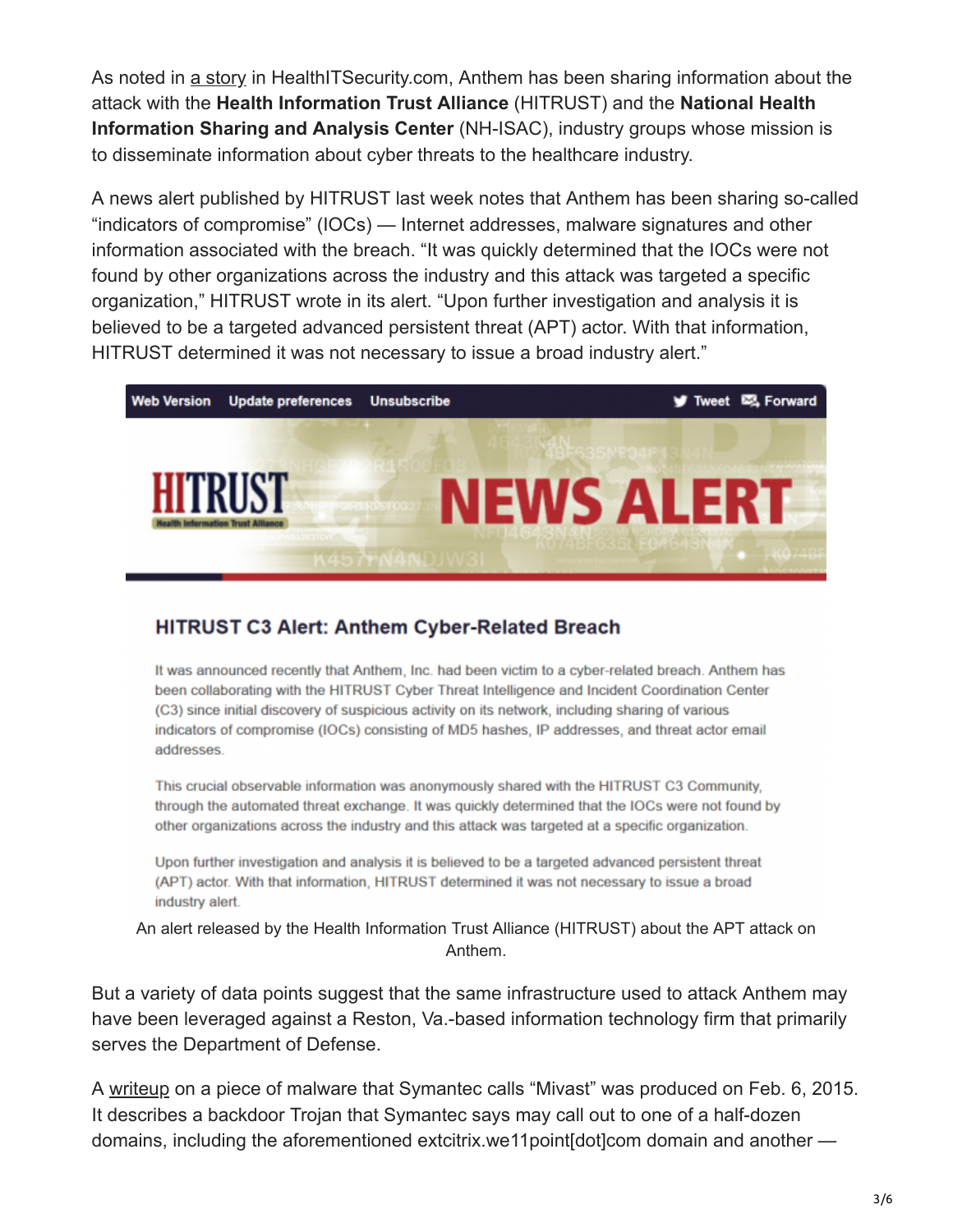**sharepoint-vaeit.com**. Other domains on the same server include **ssl-vaeit.com**, and **wikivaeit.com**. Once again, it appears that we have a malware sample calling home to a domain designed to mimic the internal network of an organization — most likely [VAE Inc.](http://vaeit.com/customers/government/) (whose legitimate domain is vaeit.com).

Barger and his team at ThreatConnect discovered that the sharepoint-vaeit.com domain also [was tied to a malware sample made to look like it was VPN software made by networking](https://www.virustotal.com/en-gb/file/d4be6c9117db9de21138ae26d1d0c3cfb38fd7a19fa07c828731fa2ac756ef8d/analysis/) giant Juniper. That malware was created in May 2014, and was also signed with the DTOPTOOLZ Co. digital certificate that CrowdStrike has tied to Deep Panda.

| <b>T</b> File information                                                                                                      |           |                                             |                          |                      |             |                     |                 |       |
|--------------------------------------------------------------------------------------------------------------------------------|-----------|---------------------------------------------|--------------------------|----------------------|-------------|---------------------|-----------------|-------|
| <b>O</b> Identification                                                                                                        | Q Details | <b>® Content</b>                            | <b><i>U</i></b> Analyses | <b>A</b> Submissions | <b>GITW</b> | <b>El Behaviour</b> | <b>Comments</b> |       |
| The file being studied is a Portable Executable file! More specifically, it is a Win32 EXE file for the Windows GUI subsystem. |           |                                             |                          |                      |             |                     |                 |       |
| <b># Authenticode signature block</b>                                                                                          |           |                                             |                          |                      |             |                     |                 |       |
| Copyright                                                                                                                      |           | Juniper Networks, Inc. All rights reserved. |                          |                      |             |                     |                 |       |
| Publisher                                                                                                                      |           | DTOPTOOLZ Co.                               |                          |                      |             |                     |                 |       |
| Product                                                                                                                        |           | Juniper SSL VPN ActiveX                     |                          |                      |             |                     |                 |       |
| Original name                                                                                                                  |           | Juniper SSL VPN ActiveX.exe                 |                          |                      |             |                     |                 |       |
| Internal name                                                                                                                  |           | Juniper SSL VPN ActiveX.exe                 |                          |                      |             |                     |                 |       |
| File version                                                                                                                   |           | 1, 3, 2, 1                                  |                          |                      |             |                     |                 |       |
| Description                                                                                                                    |           | Juniper SSL VPN ActiveX Plugin.             |                          |                      |             |                     |                 |       |
| Signature verification                                                                                                         |           | Signed file, verified signature             |                          |                      |             |                     |                 |       |
| Signing date                                                                                                                   |           | 9:55 AM 5/23/2014                           |                          |                      |             |                     |                 |       |
| Signers                                                                                                                        |           | [+] DTOPTOOLZ Co.                           |                          |                      |             |                     |                 |       |
|                                                                                                                                |           |                                             |                          |                      |             | @ Download file     | C' Re-scan file | Close |

In response to an inquiry from KrebsOnSecurity, VAE said it detected a targeted phishing attack in May 2014 that used malware which phoned home to those domains, but the company said it was not aware of any successful compromise of its users.

In any case, the Symantec writeup on Mivast also says the malware tries to contact the Internet address 192[dot]199[dot]254[dot]126, which resolved to just one Web domain: **topsec2014[dot]com**. That domain was registered on May 6, 2014 to a bulk domain reseller who immediately changed the registration records and assigned the domain to the email address **topsec\_2014@163.com**. That address appears to be the personal email of one [Song Yubo,](https://www.linkedin.com/pub/song-yubo/2b/285/43b?trk=pub-pbmap) a professor with the [Information Security Research Center](http://translate.google.com/translate?hl=en&sl=zh-CN&u=http://infosec.seu.edu.cn/more.php%3Fsort%3D02%26flag%3Dpost%26tid%3D377&prev=search) at the Southeast University in Nanjing, Jiangsu, China.

Yubo and his university were named in a March 2012 report, "Occupying the Information [High Ground: Chinese Capabilities for Computer Network Operations and Cyber Espionage](http://www2.gwu.edu/~nsarchiv/NSAEBB/NSAEBB424/docs/Cyber-066.pdf)," (PDF) produced by U.S. defense contractor **Northrop Grumman Corp.** for the **U.S.-China**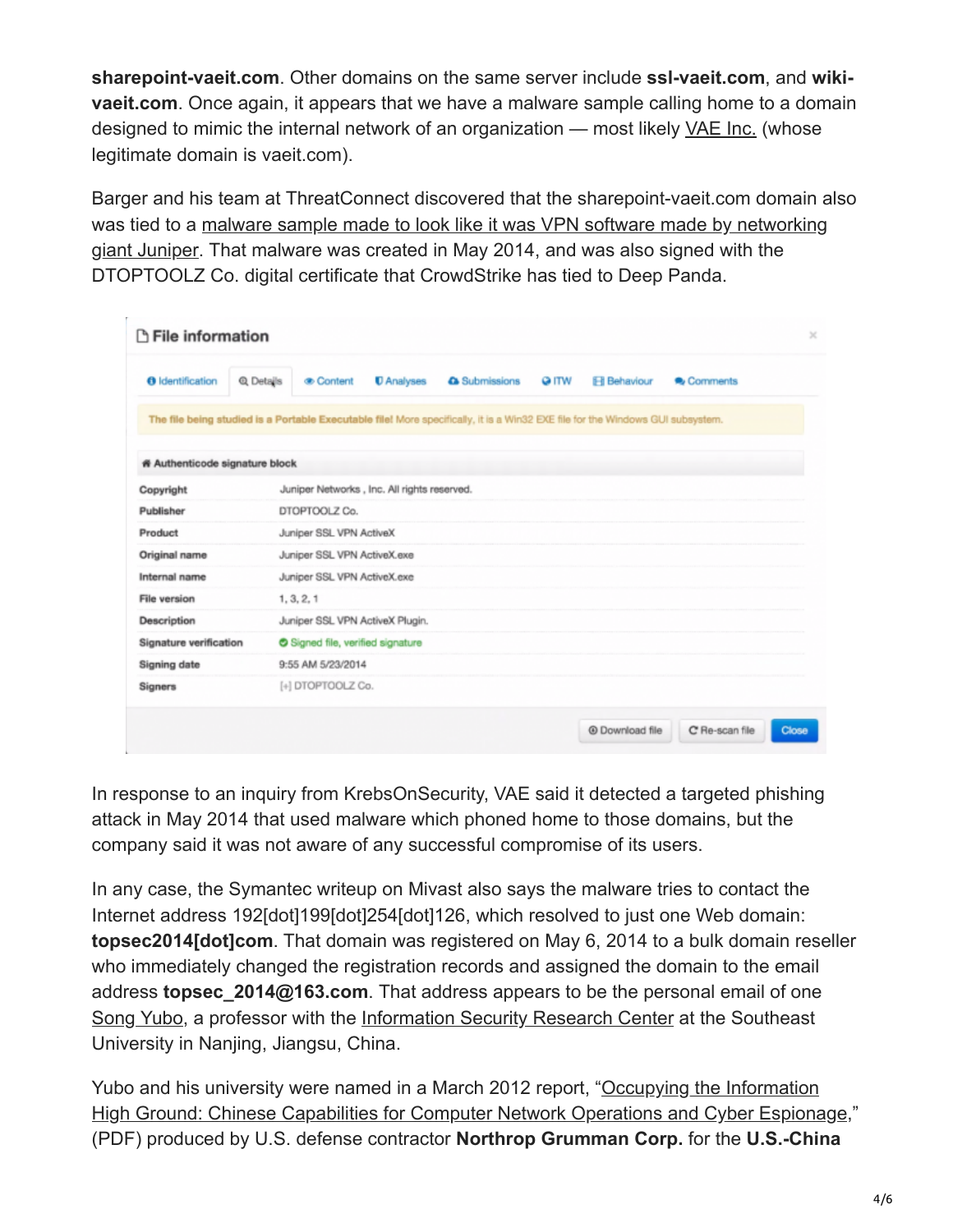**Economic and Security Review Commission**. According to the report, Yubo's center is one of a handful of civilian universities in China that receive funding from the Chinese government to conduct sensitive research and development with information security and information warfare applications.

## ANALYSIS

Of course, it could well be that this is all a strange coincidence, and/or that the basic information on Deep Panda is flawed. But that seems unlikely given the number of connections and patterns emerging in just this small data set.

It's remarkable that the security industry so seldom learns from past mistakes. For example, one of the more confounding and long-running problems in the field of malware detection and prevention is the proliferation of varying names for the same threat. We're seeing this once again with the nicknames assigned to various cyberespionage groups (see the second paragraph of this story for examples).

It's also incredible that so many companies could see the outlines of a threat against such a huge target, and that it took until just this past week for the target to become aware of it. For its part, ThreatConnect [tweeted about its findings](https://twitter.com/ThreatConnect/status/533327104742809600) back in November 2014, and shared the information out to its user base.

[CrowdStrike declined to confirm whether the resource blanked out in the above pictured](https://krebsonsecurity.com/wp-content/uploads/2015/02/scanbox-CS.png) graphic from November 2014 was in fact we11 point[dot]com.

"What I can tell you is that this domain is a Deep Panda domain, and that we always try to alert victims whenever we discover them," said **Dmitri Alperovitch**, co-founder of CrowdStrike.

Also, it's myopic for an industry information sharing and analysis center (ISAC) to decide not to share indicators of compromise with other industry ISACs, let alone its own members. This should not be a siloed effort. Somehow, we need to figure out a better — more timely way to share threat intelligence and information across industries.

Perhaps the answer is [crowdsourcing threat intelligence,](http://www.washingtonpost.com/blogs/innovations/wp/2015/02/05/crowdsourcing-americas-cybersecurity-is-an-idea-so-crazy-it-might-just-work/) or maybe it's something we haven't thought of yet. But one thing is clear: there is a yawning gap between the time it takes for an adversary to compromise a target and the length of time that typically passes before the victim figures out they've been had.

[The most staggering and telling statistic included in Verizon's 2014 Data Breach](http://www.verizonenterprise.com/DBIR/2014/) Investigations Report (well worth a read) is the graphic showing the difference between the "time to compromise" and the "time to discovery." TL;DR: That gap is not improving, but instead is widening.